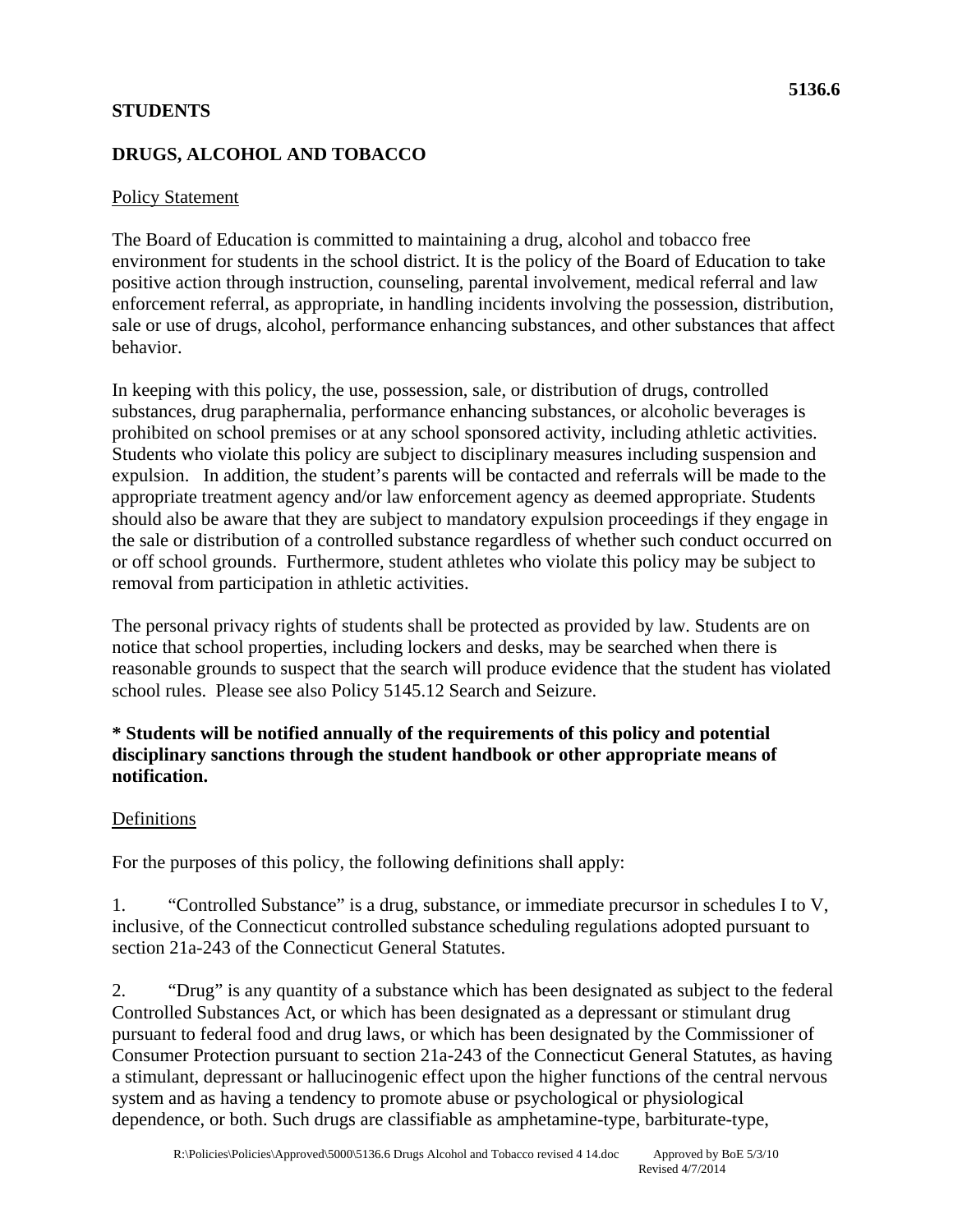cannabis-type, cocaine-type, hallucinogenic, morphine-type and other stimulant and depressant drugs.

3. "Drug Paraphernalia" is any equipment, products and materials of any kind which are used, intended for use or designed for use in planting, propagating, cultivating, growing, harvesting, manufacturing, compounding, converting, producing, processing, preparing, testing, analyzing, packaging, repackaging, storing, containing or concealing, or injecting, ingesting, inhaling or otherwise introducing into the human body, any controlled substance. This includes, but is not limited to objects used, intended for use or designed for use in ingesting, inhaling, or otherwise introducing marijuana, cocaine, hashish, or hashish oil into the human body, such as: Metal, wooden, acrylic, glass, stone, plastic or ceramic pipes with screens, permanent screens, hashish heads or punctured metal bowls; water pipes; carburetion tubes and devices; smoking and carburetion masks; roach clips: Meaning objects used to hold burning material, such as a marijuana cigarette, that has become too small or too short to be held in the hand; miniature cocaine spoons, and cocaine vials; chamber pipes; carburetor pipes; electric pipes; air-driven pipes; chillums; bongs or ice pipes or chillers.

4. "Performance Enhancing Substance" is any anabolic steroid, hormone or analogue, diuretic or other substance designed to enhance a student's athletic ability or performance, including creatine, androstenedione, ephredrine or other performance enhancing nutritional supplements as defined by the World Anti-Doping Agency (WADA) *www.wada-ama.org*, except when used under the care and direction of a licensed medical professional and only then in the manner prescribed by the medical professional and manufacturer's recommendations.

5. "Professional Communication" is any communication made privately and in confidence by a student to a professional employee of such student's school in the course of the latter's employment.

6. "Professional Employee" means a person employed by a school who (A) holds a certificate from the State Board of Education, (B) is a member of a faculty where certification is not required, (C) is an administration officer of a school, or (D) is a registered nurse employed by or assigned to a school.

## Smoking and Use of Tobacco Products

All students are prohibited from smoking or using tobacco products, including any derivation of these products, such as but not limited to electronic cigarettes, at any time on school grounds, in school buildings, on school vehicles and when students are subject to the supervision of designated school personnel, such as when a student is at any school sponsored function, extracurricular event, field trip, or school related activity.

## Disclosure or Discovery of Drug/Alcohol Problem

 involuntary disclosure or of a student's substance abuse problem. 1. Voluntary Disclosure In this policy, it is the intent of the Board of Education to differentiate between voluntary and

If a student voluntarily tells a professional employee during a professional communication information concerning the student's alcohol or drug abuse, the following guidelines shall apply: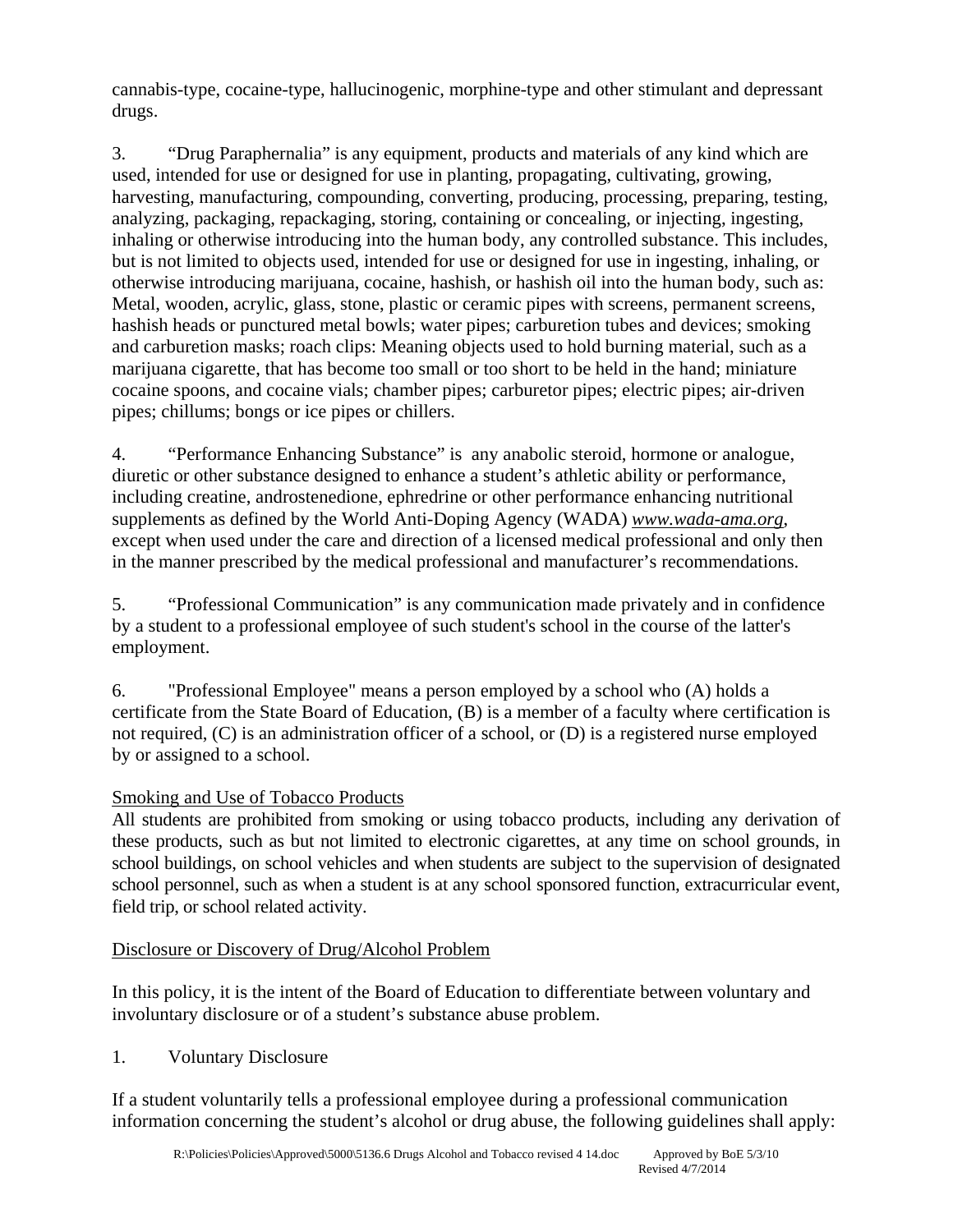- (a) The professional employee is not required to disclose any information acquired through a professional communication with a student when such information concerns alcohol or drug abuse or any alcoholic or drug problem of such student. The professional employee may elect to disclose such information when the employee believes it is necessary to safeguard the health and well-being of the student. In no event is the professional employee required to do so.
- (b) The professional employee should make every effort to guide the student to obtain the kind of help he/she needs. A staff member may, without disclosing the name of the student, obtain advice and information on the resources available to students and refer the student to such resources.
- (c) If a professional employee obtains physical evidence from a student indicating that a crime has been or is being committed by the student, such employee shall be required to turn such evidence over to school administrators or law enforcement officials immediately, but no later than two school days after receipt of such physical evidence. In no such case shall the employee be required to disclose the name of the student from whom he obtained such evidence.
- (d) Any physical evidence surrendered to a school administration pursuant to this section shall be turned over by such school administrator to the Commissioner of Consumer Protection or the appropriate law enforcement agency within three school days after receipt of such physical evidence, for its proper disposition.
- (e) No parent or legal guardian shall be entitled to information concerning drug and alcohol abuse that is considered to be a privileged communication between a student and a professional employee.
- (f) If a student consents to the disclosure of his/her alcohol or drug abuse problem, or if the professional employee deems disclosure to be necessary to safeguard the health and well-being of the student, such employee will make a report to the student's guidance counselor or Department of Special Services mental health professional and the building Principal.
- (g) The guidance counselor or Department of Special Services mental health professional will, upon confirmation of an alcohol or drug abuse problem by a student under the age of eighteen hold a conference with the parent. Corrective plans will be developed with the cooperation and consent of the parents and student. The parents will be given a written copy of the conference minutes and recommendations for corrective plans.
- (h) Copies of the conference minutes will be kept in the guidance counselor or Department of Special Services worker's professional file. The counselor or Department of Special Services mental health professional will maintain contact with the student and his/her family regarding the problem.
- (i) The building principal will be informed of all activity relative to assisting the student to solve his/her alcohol or drug abuse problem.
- 2. Involuntary Disclosure

When a professional employee obtains information related to a student who, on or off school grounds or at a school sponsored activity, is under the influence of or possesses, uses, dispenses, distributes or sells a controlled substance, drug paraphernalia, performance enhancing substances or alcohol from a source other than the student's confidential disclosure, such information is considered to have been disclosed involuntarily and the following guidelines apply: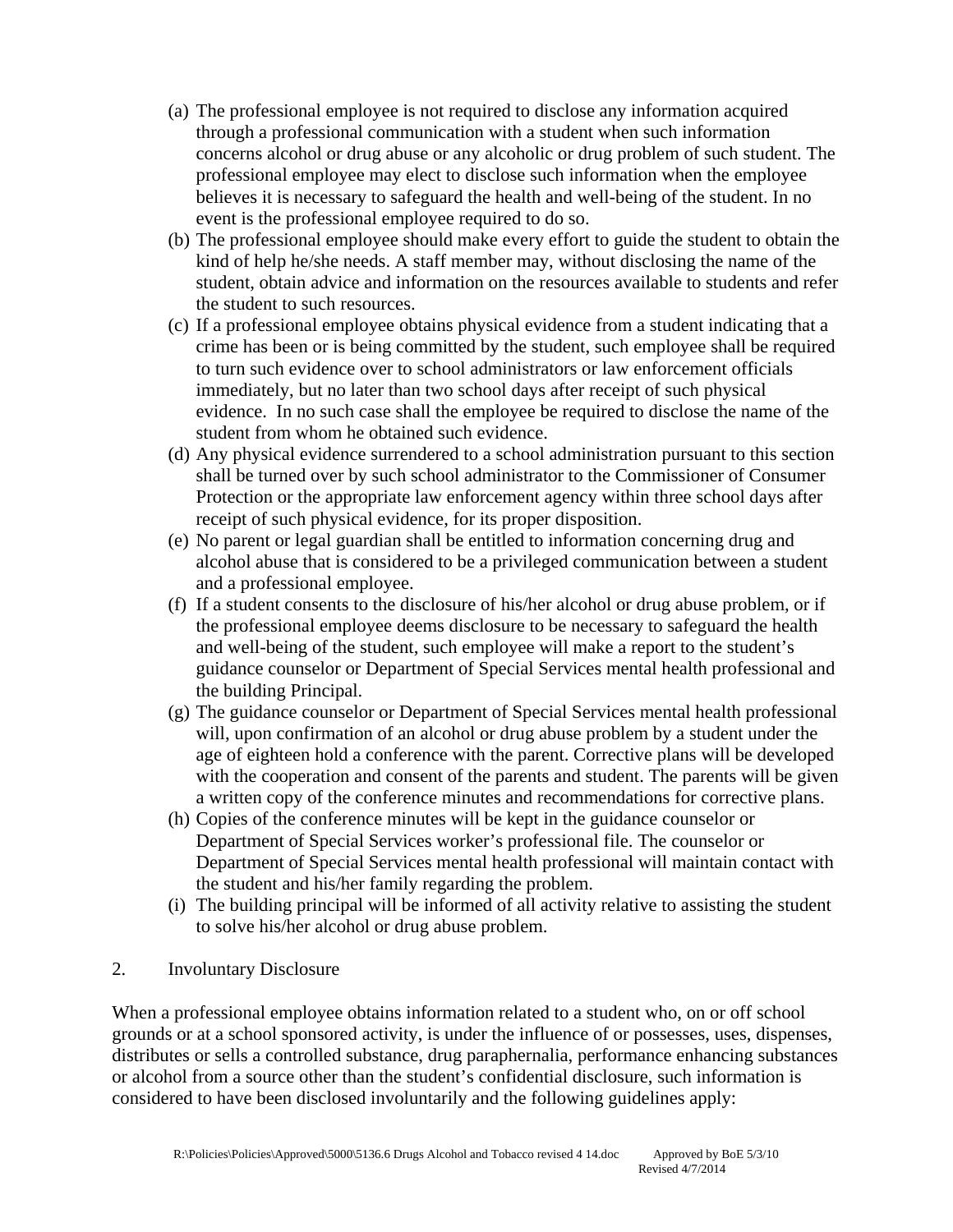- (a) The employee will report the information immediately to the building principal.
- (b) Any physical evidence in the form of alcohol or drugs (including performance enhancing substances) or related paraphernalia obtained from a student must be turned over to the building principal immediately. Because the discovery of the student's drug or alcohol problem was made without the voluntary disclosure of the student, the professional employee must disclose the name of the student from whom evidence was obtained.
- (c) Any physical evidence surrendered to a school administration pursuant to this section shall be turned over by such school administrator to the Commissioner of Consumer Protection or the appropriate law enforcement agency immediately, but no later than three school days after receipt of such physical evidence, for its proper disposition. If for any reason physical evidence cannot be turned over to law enforcement immediately, it must be stored in a locked location until such time as it is.
- (d) Students found in possession and/or use of a drug, controlled substance, performance enhancing substance, or alcoholic beverage in school or on school property shall be subject to arrest. In the event that a student is to be arrested, the building principal or his/her designee will attempt to contact the parent prior to calling the police and inform them of the potential arrest.
- (e) Students found to have been in possession and/or use of a drug, controlled substance, performance enhancing substance or alcoholic beverage in school are required to meet with the building principal or his/her designee along with the student's parents or guardian, guidance counselor, Department of Special Services mental health professional and school nurse. Corrective plans will be recommended with written notification to the parents. Arrangements for further follow-up will be made. The counselor or Department of Special Services mental health professional will maintain contact with the student and his/her parents regarding the problem.

## Consequences for the Possession, Use, Sale or Distribution of Drugs, Controlled Substances, Performance Enhancing Substances or Alcohol

- 1. Any student found to use, possess, sell, distribute or aid in the procurement of drugs, controlled substances, drug paraphernalia, performance enhancing substances or alcohol either on or off school grounds or at or during a school sponsored activity is subject to discipline up to and including expulsion pursuant to the Board's student discipline policy.
- 2. Students who are expelled for violating this policy may be referred to appropriate counseling and rehabilitation agencies. In such event, assessment and treatment costs will be the responsibility of the parent or guardian.
- 3. Law enforcement officials will be contacted by the building principal in cases where a student is found to have distributed or sold drugs, controlled substances, performance enhancing substances or alcohol on school property or at a school sponsored activity. In all cases of emergency or of clear danger, the schools will cooperate with local law enforcement officials.
- 4. Student athletes found by the school administration to have violated this policy shall be subject to suspension or exclusion from participation in athletics for short or long periods of time, and/or may have their athletic participation privileges revoked.
- 5. In addition, with regard to student use of performance enhancing substances, the school administration shall report any such violation(s) to the Connecticut Interscholastic Athletic Conference ("CIAC") as may be required by the Conference.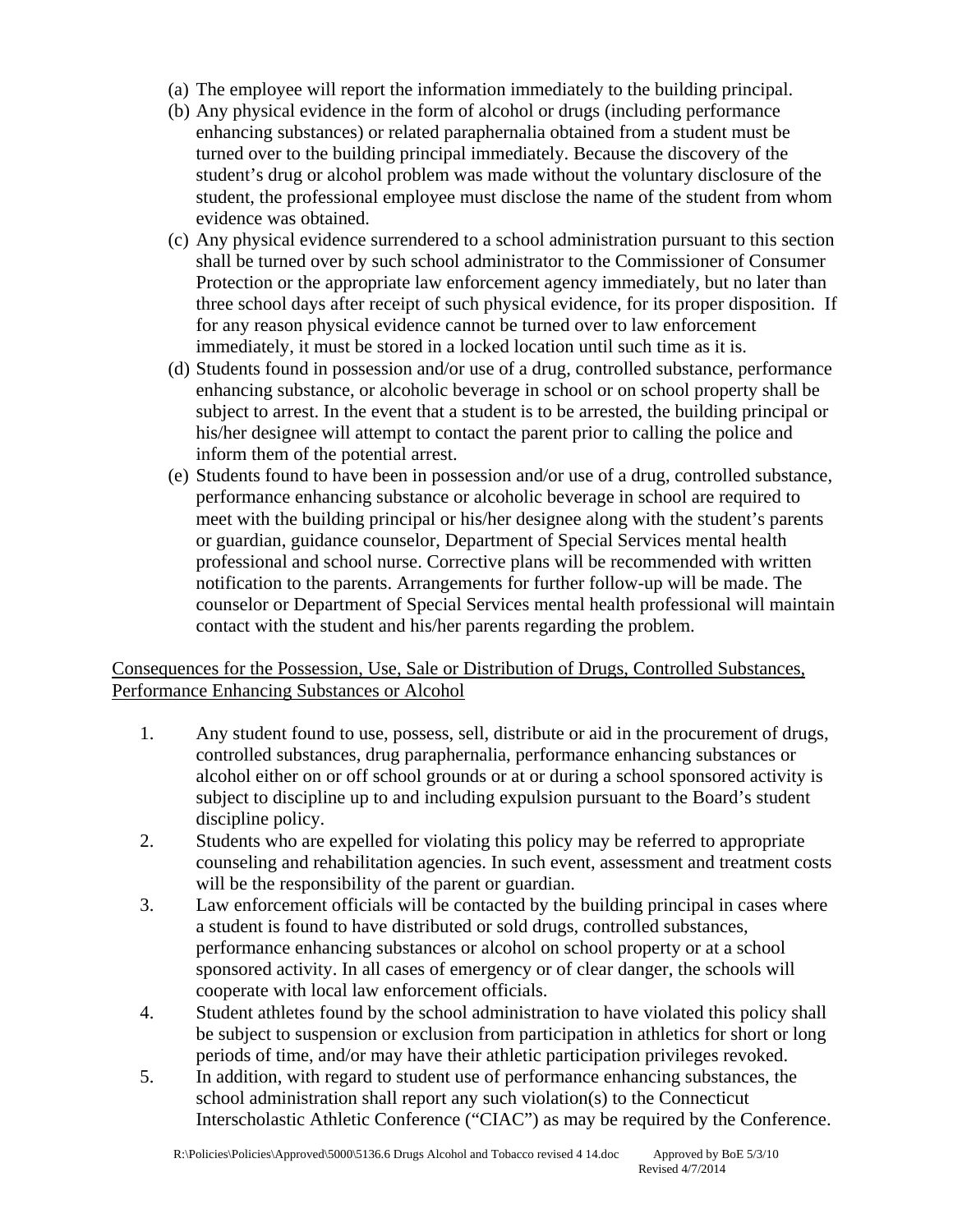## Emergencies

- 1. If an emergency situation results from a student's drug or alcohol use, the student shall be sent to the school nurse or medical advisor immediately. The parent or guardian will be notified.
- 2. If the student is in need of immediate medical attention, the student will be transported to an area hospital.
- 3. If immediate medical attention is not necessary, the parent or guardian will be asked to take the student home.
- 4. The building principal will be immediately notified when an emergency involving a student's use of drugs or alcohol arises. The school nurse will advise the principal of the severity of the emergency. Written records of the incident will be kept in the principal's confidential file.
- 5. In the event that a student is hospitalized for alcohol, drug or substance abuse related problems, school personnel will consult with the student's medical and/or psychiatric advisers, his/her parents or guardian and, if feasible, the student to determine an appropriate plan of action.

#### Instruction

- 1. The program of instruction in the schools shall include the subject matter of substance abuse prevention.
- 2. Each academic year, students in all grades shall be taught the knowledge, skills and attitudes required to understand and avoid the effects of alcohol, nicotine, tobacco and drugs on health, character, citizenship and personality development. The Board of Education shall annually attest to the State Department of Education that the students of the district have been taught such subjects in accordance with a planned, ongoing and systematic program of instruction.
- 3. The professional staff shall become more aware of substance abuse issues among students and learn to recognize and address the symptoms of such problems. In-service training programs for teachers, administrators and pupil personnel who hold the initial educator, provisional educator or professional educator certificate shall include information on the nature and the relationship of drugs and alcohol to health and personality development, and procedures for discouraging their abuse, as well the prevention of risk-taking behavior by children.
- 4. The administration may make use of in-service training sessions for both certified and non-certified staff in order to achieve the goals of this policy.
- 5. The administration shall enforce compliance by both staff and students with Board policies concerning the proper administration of medication, as provided under Connecticut General Statute §10-212a. Accordingly, no staff member (including coach or volunteer) shall supply, recommend or permit student athletes to use any drug or medication, except as permitted by Board policies governing the administration of medication. Under no circumstances shall any staff member (including coach or volunteer) shall supply, recommend or permit student athletes to use any performance enhancing substances.